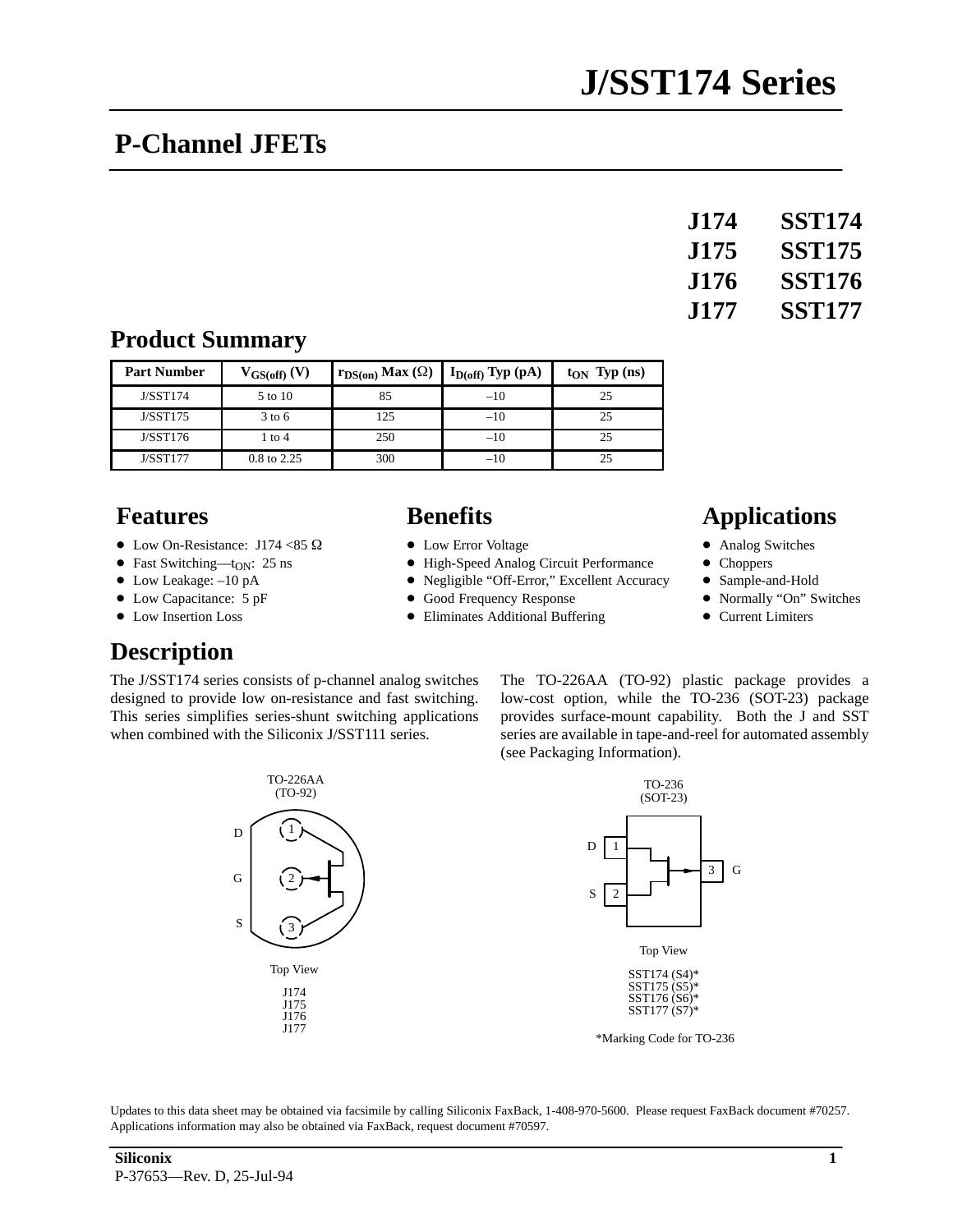# **J/SST174 Series**

## **Absolute Maximum Ratings**

| Operating Junction Temperature $\dots \dots \dots \dots \dots \dots -55$ to 150 °C |  |
|------------------------------------------------------------------------------------|--|

| Lead Temperature $\binom{1}{16}$ from case for 10 sec.) 300 °C |  |
|----------------------------------------------------------------|--|
|                                                                |  |

Notes

a. Derate  $2.8 \text{ mW}$ <sup>o</sup>C above  $25^{\circ}$ C

### **Specificationsa for J/SST174 and J/SST175**

|                                                      |                         |                                                 |                                               |                 | Limits |              |      |              |                    |
|------------------------------------------------------|-------------------------|-------------------------------------------------|-----------------------------------------------|-----------------|--------|--------------|------|--------------|--------------------|
|                                                      |                         |                                                 |                                               | <b>J/SST174</b> |        | J/SST175     |      |              |                    |
| Parameter                                            | <b>Symbol</b>           | <b>Test Conditions</b>                          |                                               | Typb            | Min    | <b>Max</b>   | Min  | <b>Max</b>   | Unit               |
| <b>Static</b>                                        |                         |                                                 |                                               |                 |        |              |      |              |                    |
| Gate-Source Breakdown Voltage                        | $V_{(BR)GSS}$           | $I_G = 1 \mu A$ , $V_{DS} = 0 V$                |                                               | 45              | 30     |              | 30   |              | V                  |
| Gate-Source Cutoff Voltage                           | $V_{GS(off)}$           | $V_{DS} = -15 V$ , $I_D = -10 nA$               |                                               |                 | 5      | 10           | 3    | 6            |                    |
| Saturation Drain Current <sup>c</sup>                | <b>I</b> <sub>DSS</sub> | $V_{DS} = -15 V, V_{GS} = 0 V$                  |                                               |                 | $-20$  | $-135$       | $-7$ | $-70$        | mA                 |
| Gate Reverse Current                                 | IGSS                    | $V_{GS} = 20 V$ , $V_{DS} = 0 V$                |                                               | 0.01            |        | $\mathbf{1}$ |      | $\mathbf{1}$ |                    |
|                                                      |                         |                                                 | $T_A = 125$ °C                                | 5               |        |              |      |              |                    |
| <b>Gate Operating Current</b>                        | $I_G$                   | $V_{\rm DG} = -15$ V, $I_{\rm D} = -1$ mA       |                                               | 0.01            |        |              |      |              | nA                 |
| Drain Cutoff Current                                 | $I_{D(off)}$            | $V_{DS} = -15 V$ , $V_{GS} = 10 V$              |                                               | $-0.01$         |        | $-1$         |      | $-1$         |                    |
|                                                      |                         |                                                 | $T_A = 125^{\circ}C$                          | $-5$            |        |              |      |              |                    |
| Drain-Source On-Resistance                           | $r_{DS(on)}$            | $V_{GS} = 0 V$ , $V_{DS} = -0.1 V$              |                                               |                 |        | 85           |      | 125          | $\Omega$           |
| Gate-Source Forward Voltage                          | $V_{GS(F)}$             | $I_G = -1$ mA, $V_{DS} = 0$ V                   |                                               | $-0.7$          |        |              |      |              | V                  |
| <b>Dynamic</b>                                       |                         |                                                 |                                               |                 |        |              |      |              |                    |
| Common-Source<br>Forward Transconductance            | gfs                     | $V_{DS} = -15 V$ , $I_D = -1 mA$<br>$f = 1$ kHz |                                               | 4.5             |        |              |      |              | mS                 |
| Common-Source<br><b>Output Conductance</b>           | $g_{os}$                |                                                 |                                               | 20              |        |              |      |              | μS                 |
| Drain-Source On-Resistance                           | $r_{ds(on)}$            | $V_{GS} = 0 V$ , $I_D = 0 mA$ , $f = 1 kHz$     |                                               |                 |        | 85           |      | 125          | Ω                  |
| Common-Source Input Capacitance                      | $C_{iss}$               |                                                 | $V_{DS} = 0 V$ , $V_{GS} = 0 V$ , $f = 1 MHz$ |                 |        |              |      |              |                    |
| Common-Source<br><b>Reverse Transfer Capacitance</b> | $C_{\text{rss}}$        | $V_{DS} = 0 V$ , $V_{GS} = 10 V$<br>$f = 1$ MHz |                                               | 5               |        |              |      |              | pF                 |
| Equivalent Input Noise Voltage                       | $e_n$                   | $V_{DG} = -10 V, I_D = -1 mA$                   | $f = 1$ kHz                                   | 20              |        |              |      |              | nV/<br>$\sqrt{Hz}$ |
| Switching                                            |                         |                                                 |                                               |                 |        |              |      |              |                    |
| Turn-On Time                                         | $t_{d(on)}$             |                                                 |                                               | 10              |        |              |      |              |                    |
|                                                      | $t_r$                   | $V_{GS(L)} = 0$ V, $V_{GS(H)} = 10$ V           |                                               | 15              |        |              |      |              | ns                 |
| Turn-Off Time                                        | $t_{d(off)}$            | See Switching Circuit                           |                                               | 10              |        |              |      |              |                    |
|                                                      | $t_f$                   |                                                 |                                               | 20              |        |              |      |              |                    |

Notes

Accuse  $T_A = 25^{\circ}$ C unless otherwise noted.<br>
b. Typical values are for DESIGN AID ONLY, not guaranteed nor subject to production testing.<br>
c. Pulse test: PW  $\leq 300$  us duty cycle  $\leq 3\%$ .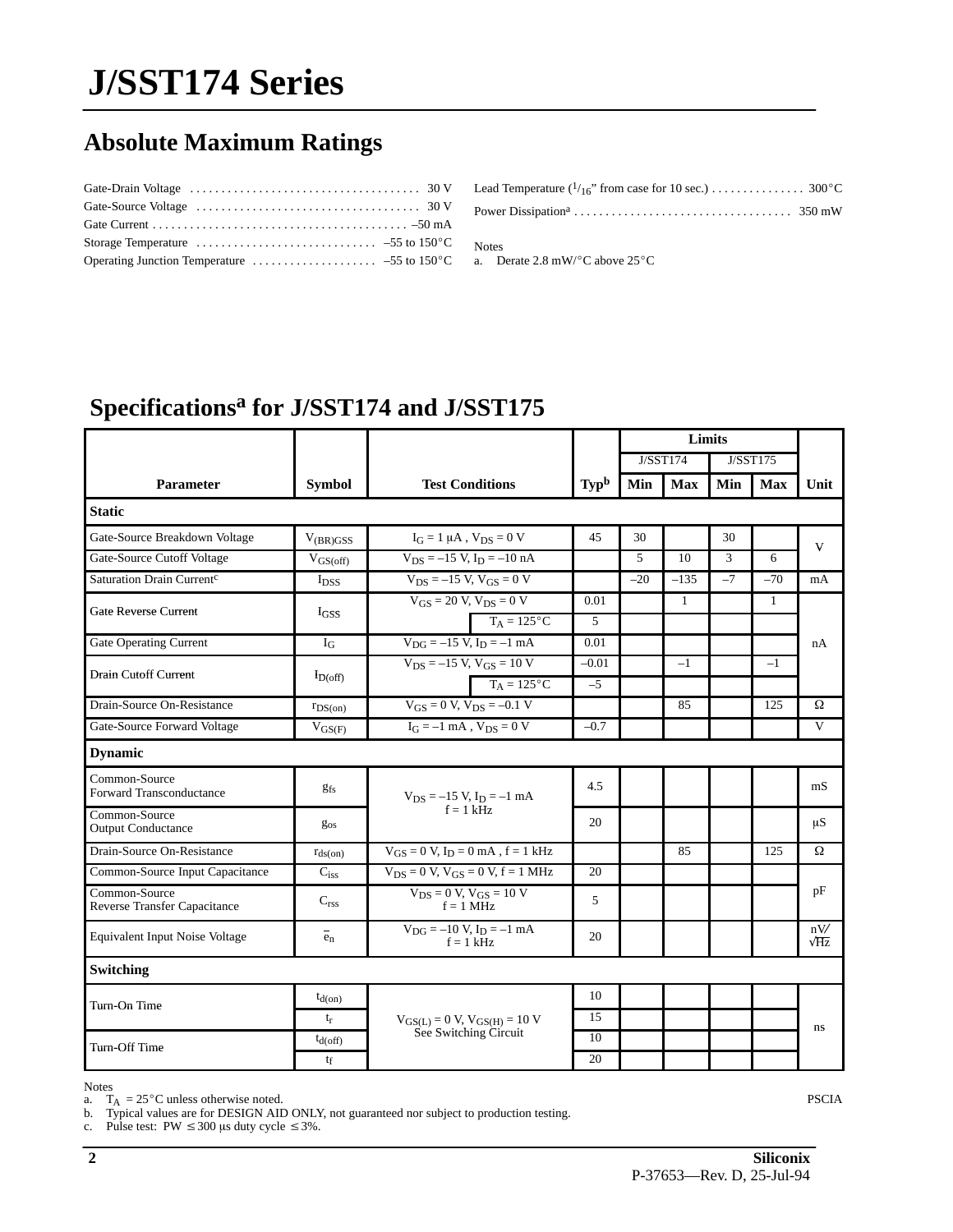### **Specificationsa for J/SST176 and J/SST177**

|                                               |                         |                                                 |         | Limits               |                |        |              |                    |
|-----------------------------------------------|-------------------------|-------------------------------------------------|---------|----------------------|----------------|--------|--------------|--------------------|
|                                               |                         |                                                 |         | J/SST176<br>J/SST177 |                |        |              |                    |
| <b>Parameter</b>                              | <b>Symbol</b>           | <b>Test Conditions</b>                          | Typb    | Min                  | <b>Max</b>     | Min    | <b>Max</b>   | Unit               |
| <b>Static</b>                                 |                         |                                                 |         |                      |                |        |              |                    |
| Gate-Source Breakdown Voltage                 | $V_{(BR)GSS}$           | $I_G = 1 \mu A$ , $V_{DS} = 0 V$                | 45      | 30                   |                | 30     |              | V                  |
| Gate-Source Cutoff Voltage                    | $V_{GS(off)}$           | $V_{DS} = -15 V$ , $I_D = -10 nA$               |         | $\mathbf{1}$         | $\overline{4}$ | 0.8    | 2.25         |                    |
| Saturation Drain Current <sup>c</sup>         | <b>I</b> <sub>DSS</sub> | $V_{DS} = -15 V$ , $V_{GS} = 0 V$               |         | $-2$                 | $-35$          | $-1.5$ | $-20$        | mA                 |
| Gate Reverse Current                          | $I_{GSS}$               | $V_{GS} = 20 V, V_{DS} = 0 V$                   | 0.01    |                      | $\mathbf{1}$   |        | $\mathbf{1}$ |                    |
|                                               |                         | $T_A = 125$ °C                                  | 5       |                      |                |        |              |                    |
| Gate Operating Current                        | $I_G$                   | $V_{DG} = -15 V, I_D = -1 mA$                   | 0.01    |                      |                |        |              | nA                 |
| <b>Drain Cutoff Current</b>                   | $I_{D(off)}$            | $V_{DS} = -15 V$ , $V_{GS} = 10 V$              | $-0.01$ |                      | $-1$           |        | $-1$         |                    |
|                                               |                         | $T_A = 125^{\circ}C$                            | $-5$    |                      |                |        |              |                    |
| Drain-Source On-Resistance                    | $r_{DS(on)}$            | $V_{GS} = 0 V$ , $V_{DS} = -0.1 V$              |         |                      | 250            |        | 300          | Ω                  |
| Gate-Source Forward Voltage                   | $V_{GS(F)}$             | $I_G = -1$ mA, $V_{DS} = 0$ V                   | $-0.7$  |                      |                |        |              | $\mathbf{V}$       |
| <b>Dynamic</b>                                |                         |                                                 |         |                      |                |        |              |                    |
| Common-Source<br>Forward Transconductance     | <b>gfs</b>              | $V_{DS} = -15 V$ , $I_D = -1 mA$<br>$f = 1$ kHz | 4.5     |                      |                |        |              | mS                 |
| Common-Source Output Conductance              | $g_{OS}$                |                                                 | 20      |                      |                |        |              | $\mu S$            |
| Drain-Source On-Resistance                    | $r_{ds(on)}$            | $V_{GS} = 0 V$ , $I_D = 0 mA$ , $f = 1 kHz$     |         |                      | 250            |        | 300          | Ω                  |
| Common-Source Input Capacitance               | $C_{iss}$               | $V_{DS} = 0 V$ , $V_{GS} = 0 V$ , $f = 1 MHz$   | 20      |                      |                |        |              |                    |
| Common-Source<br>Reverse Transfer Capacitance | $C_{\text{rss}}$        | $V_{DS} = 0 V$ , $V_{GS} = 10 V$<br>$f = 1$ MHz | 5       |                      |                |        |              | pF                 |
| Equivalent Input Noise Voltage                | $e_n$                   | $V_{DG} = -10 V, I_D = -1 mA$<br>$f = 1$ kHz    | 20      |                      |                |        |              | nV/<br>$\sqrt{Hz}$ |
| Switching                                     |                         |                                                 |         |                      |                |        |              |                    |
| Turn-On Time                                  | $t_{d(0n)}$             |                                                 | 10      |                      |                |        |              |                    |
|                                               | $t_r$                   | $V_{GS(L)} = 0$ V, $V_{GS(H)} = 10$ V           | 15      |                      |                |        |              | ns                 |
| <b>Turn-Off Time</b>                          | $t_{\rm d(off)}$        | See Switching Circuit                           | 10      |                      |                |        |              |                    |
| $t_f$                                         |                         | 20                                              |         |                      |                |        |              |                    |

Notes<br>
a. T<sub>A</sub> = 25°C unless otherwise noted.<br>
b. Typical values are for DESIGN AID ONLY, not guaranteed nor subject to production testing.<br>
c. Pulse test: PW ≤ 300 µs duty cycle ≤ 3%.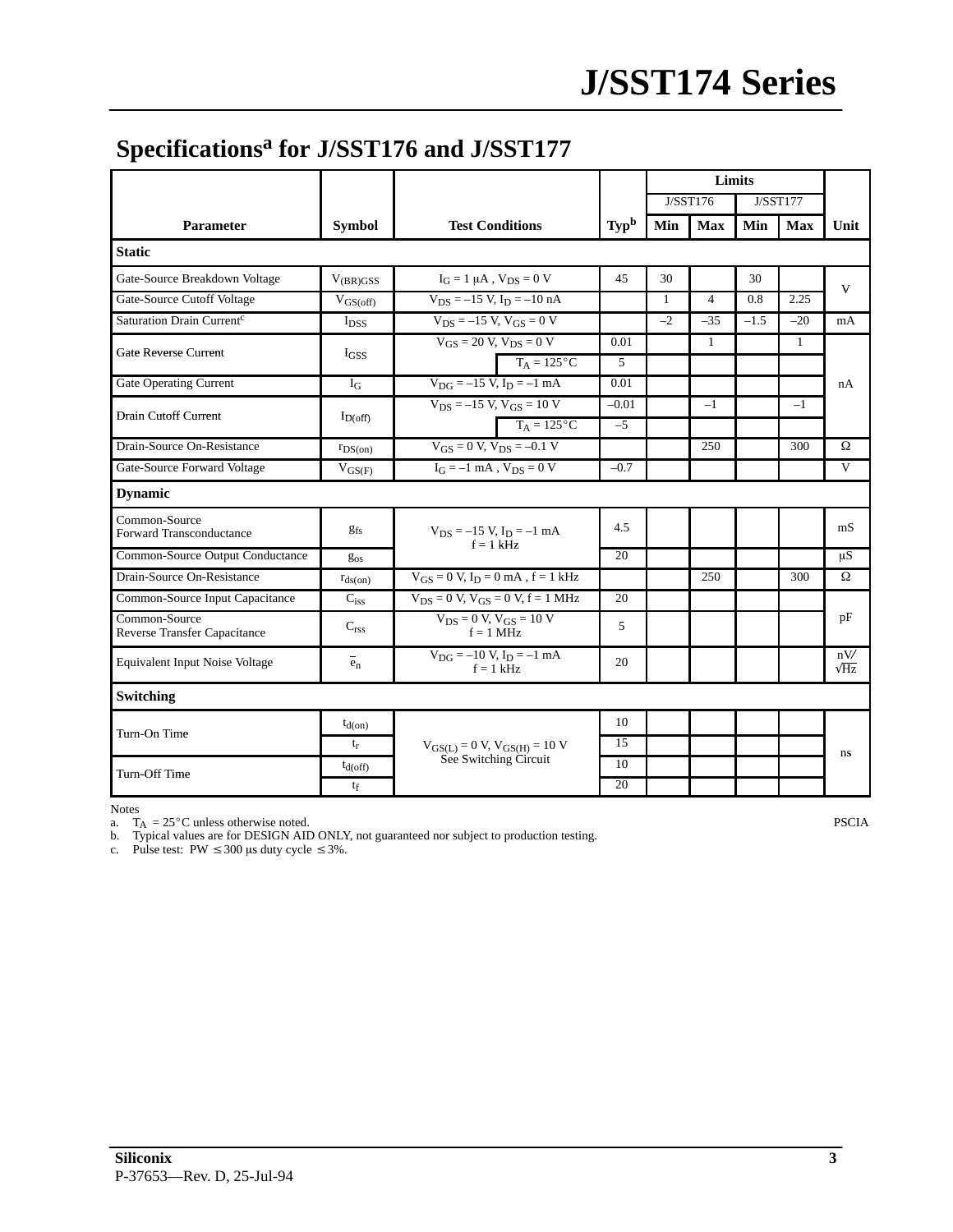## **Typical Characteristics**

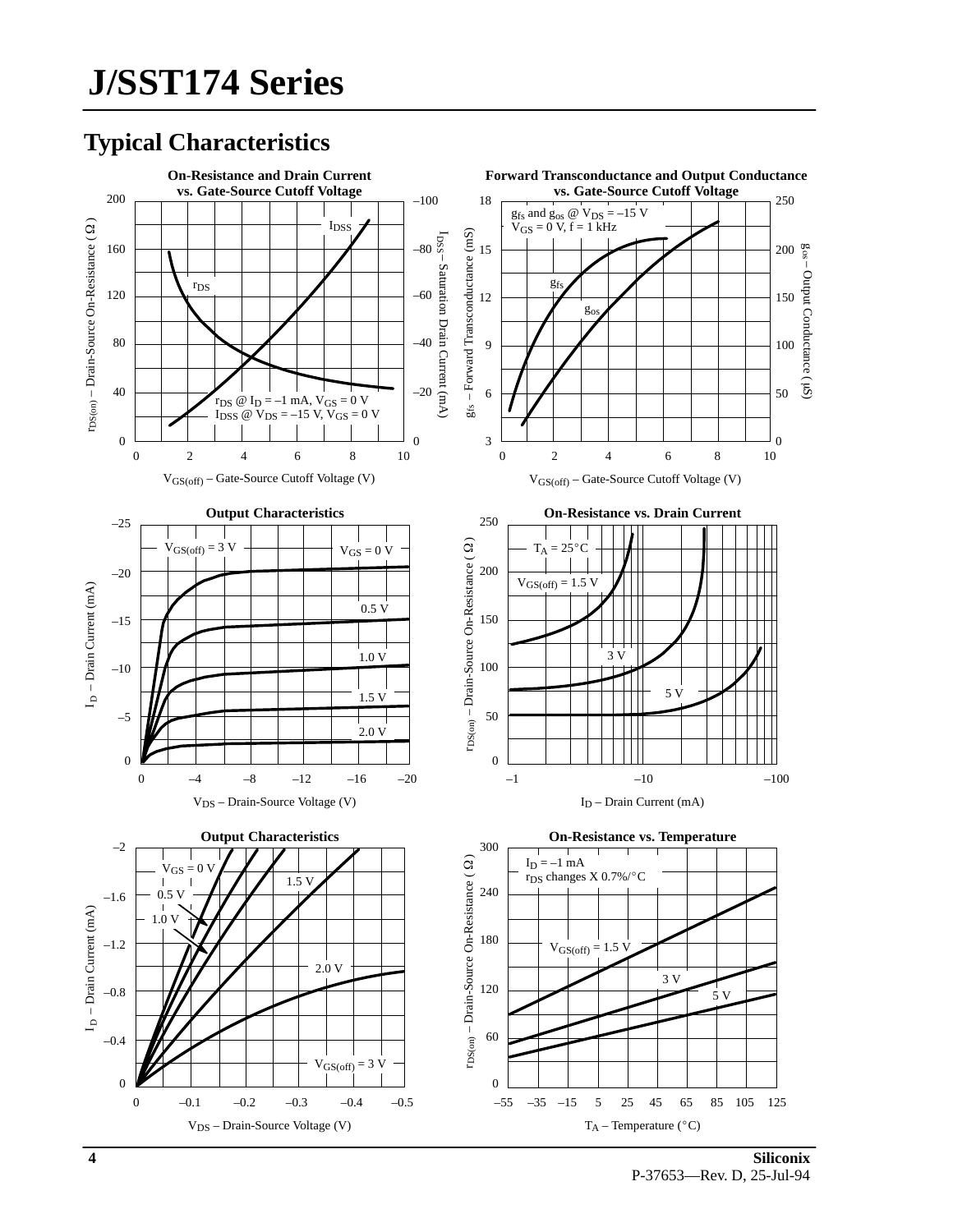

#### **Typical Characteristics (Cont'd)**